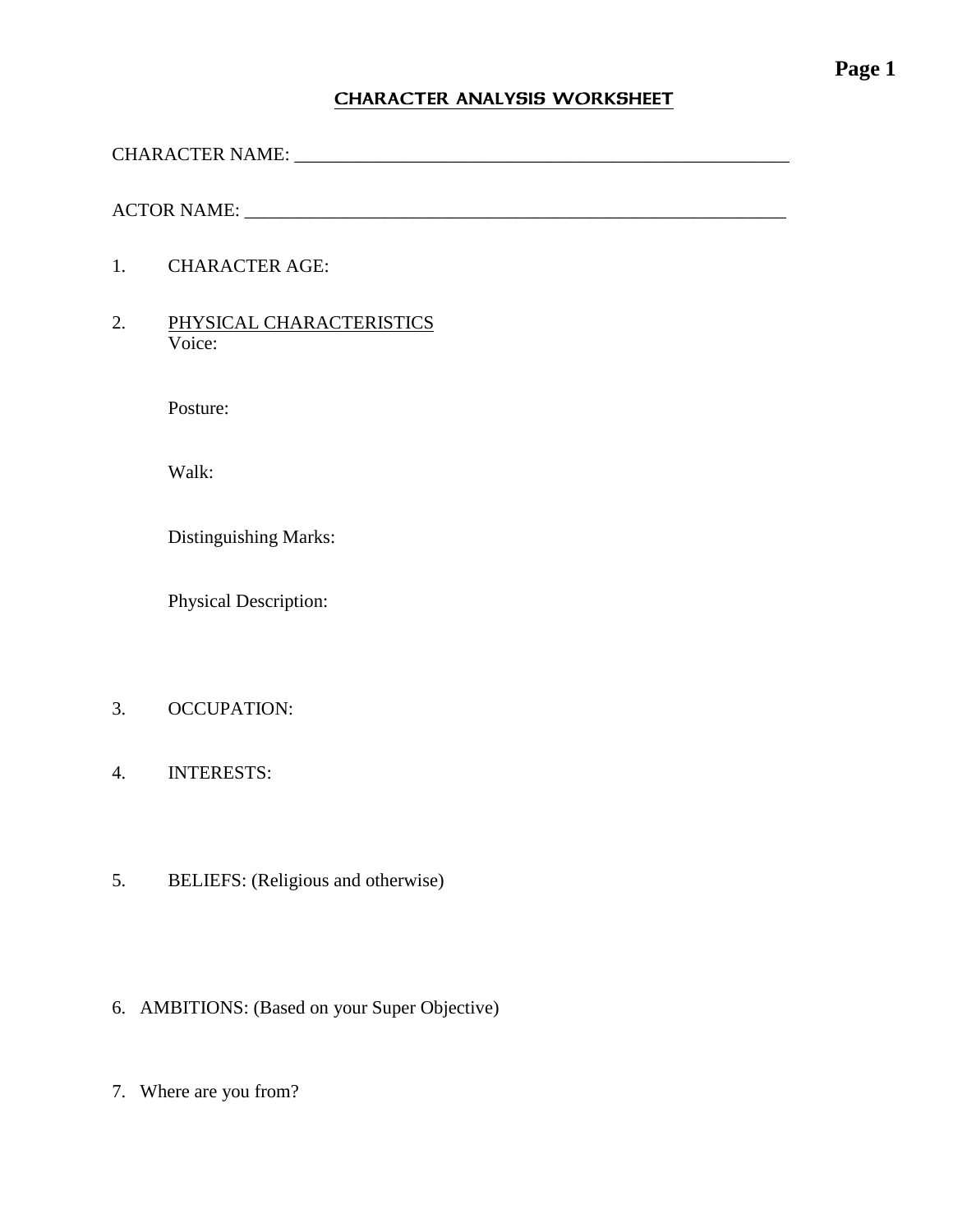#### **Page 2**

8. Who are your parents? What did they do? Do you have any siblings or other close relatives? Who are they?

- 9. What is your favorite: (explain) A. Color?:
	- B. Food?:
	- C. Song or Type of Music?:
	- D. Play, Movie, Book, Television Show and/or Radio Show?: (Depending on the period of the play, you might not be able to answer all of these.)
- 10. What is your *body lead*?
- 11. What type of animal are you most like? Explain.
- 12. What are some important items or images associated with your character?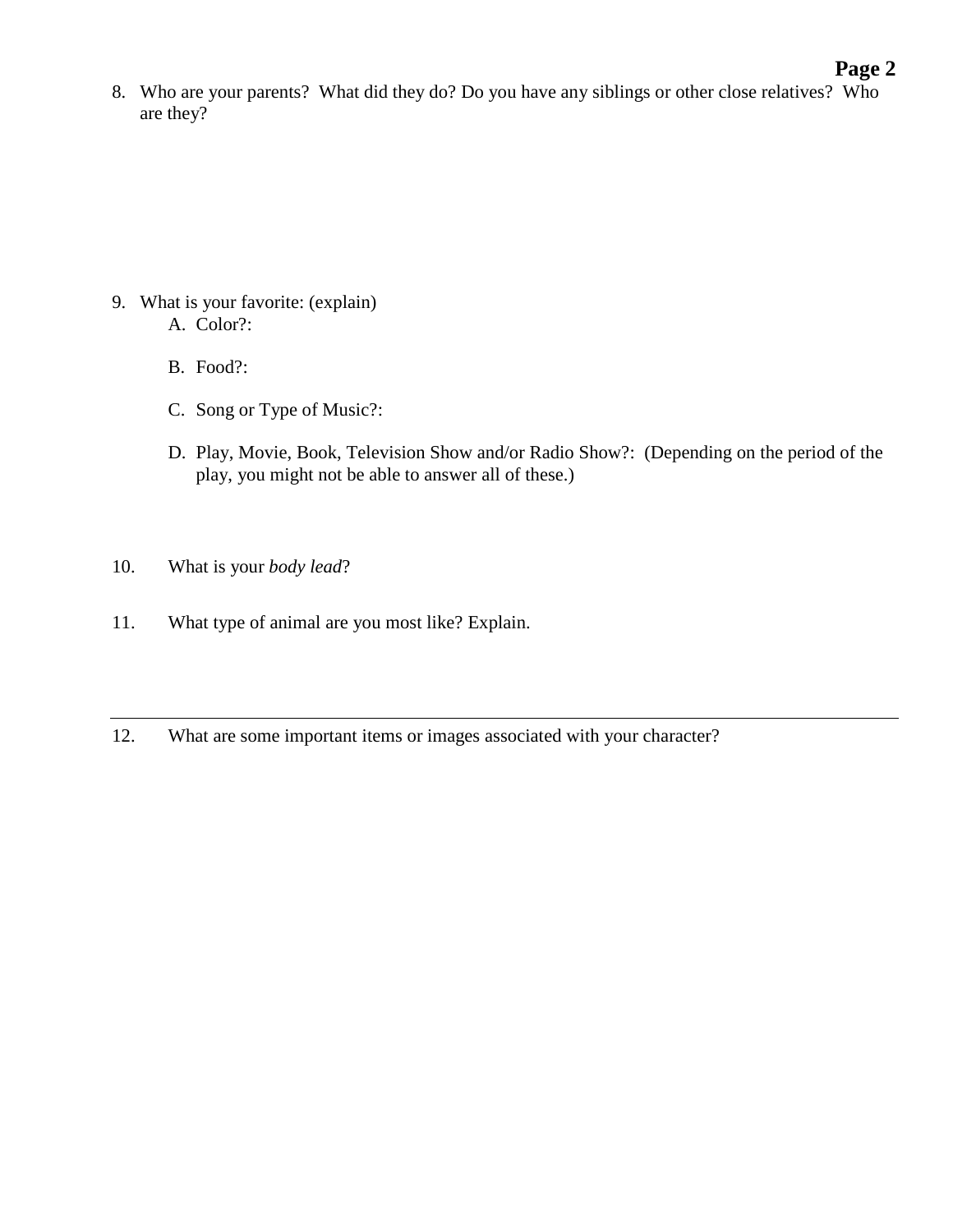13. How is this character different from you? [One full paragraph]

14. How is this character similar to you?

#### 15. What is the character's relationship to the other characters in the play? OTHER CHARACTER RELATIONSHIP FEELINGS TOWARD HIM OR HER

16. SUPER OBJECTIVE: OBJECTIVE(S):

SUPER OBSTACLE: OBSTACLE(S):

TACTICS:

<sup>17.</sup> On another sheet of paper, write a detailed character history. It must be typed or written neatly in pen. (1 full page minimum)